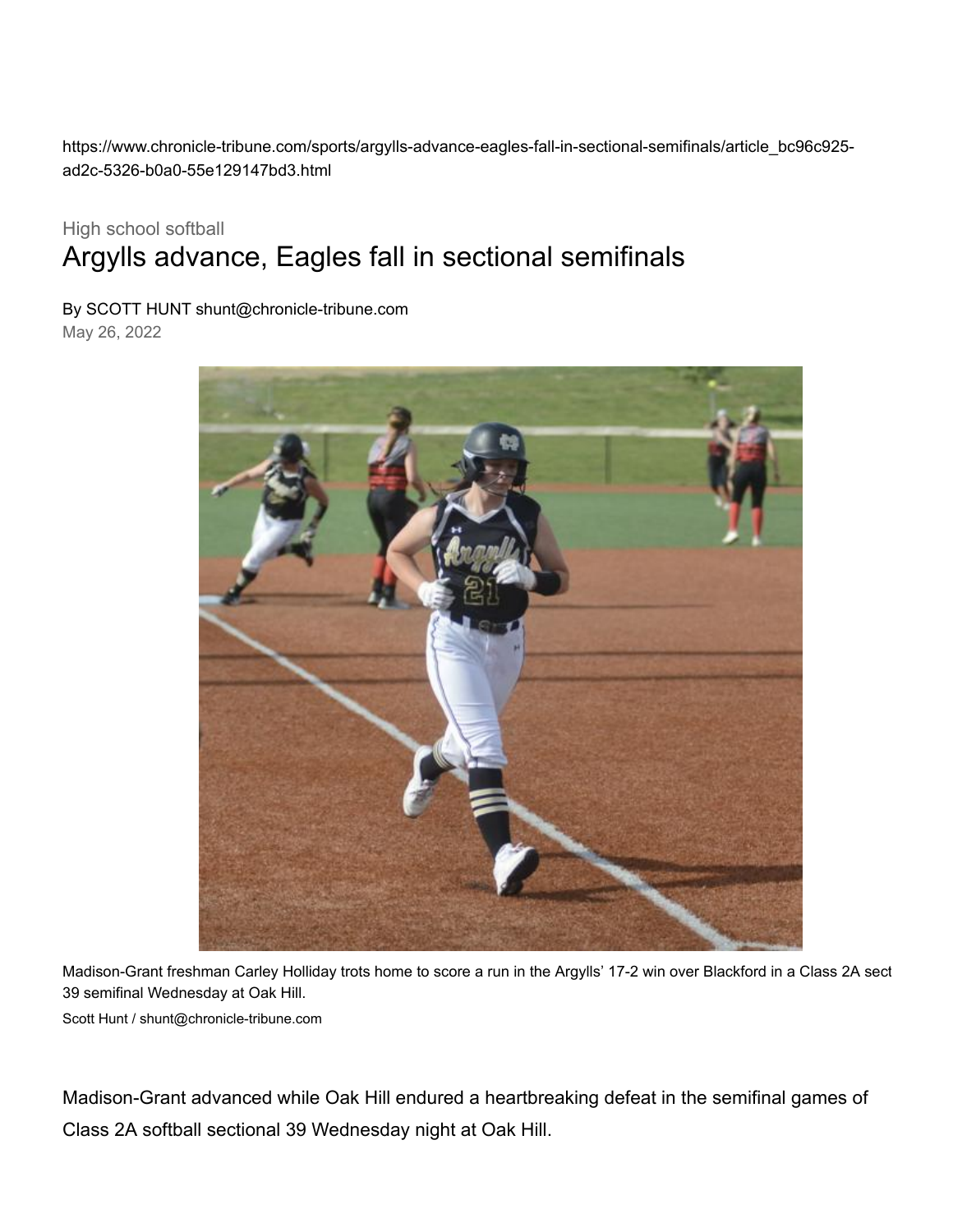The 2A 15th-ranked Argylls continued their torrid assault at the plate, picking up 18 total hits and scoring seven runs in the fourth and six more in the fifth of a 17-2 win over Central Indiana Conference-rival Blackford in the opening game.

The night cap was much more competitive and saw the Golden Eagles battle No. 13 Eastern until the final out of the Comets' 6-5 win.

Eastern scored single runs in the top of each of the first three frames to build a 3-0 lead. Oak Hill struggled early on with the precision pitching done by Comet junior Macy Coan, who struck out seven batters and allowed only two hits in three innings.

Both of Oak Hill's hits came off the bat of junior catcher Alexa Myers. Her second single of the game made the Comets' pay for a pair of errors in the third by driving in two runs and trimming the Eagles' deficit to 3-2.

Freshman Karsyn Wiley pitched a perfect fourth inning for Oak Hill and the Eagles tied the game with a little bit of small ball.

Sophomore Alivia Shaw drew a lead-off walk, was sacrificed to second by junior Maxy Pittman, and scored on a throwing error after senior Mia Edwards' infield single to make it 3-3. The inning ended with Eastern's centerfielder taking a potential two-run homer away from senior Treniti Thurman.

Wiley sat down the Comets in order again in the fifth inning and Coan worked out of a two-out, twoon situation to keep the score tied.

Macy Coan led off the top of the sixth with a double, advanced to third on Oak Hill's only error of the game, then both runners scored on a double by Marly Coan to put Eastern up 5-3.

Kassidy Fritch had an inside-the-park home run with one-out in the seventh to give Eastern a bit more breathing room and it turned out to be the winning run.

Senior Nikki Alston started Oak Hill's rally with a one out single, then with two outs Myers, freshman Madison Archer and sophomore Taylor Holloway had successive singles. Archer and Holloway each drove in a run to pull the Golden Eagles within 6-5.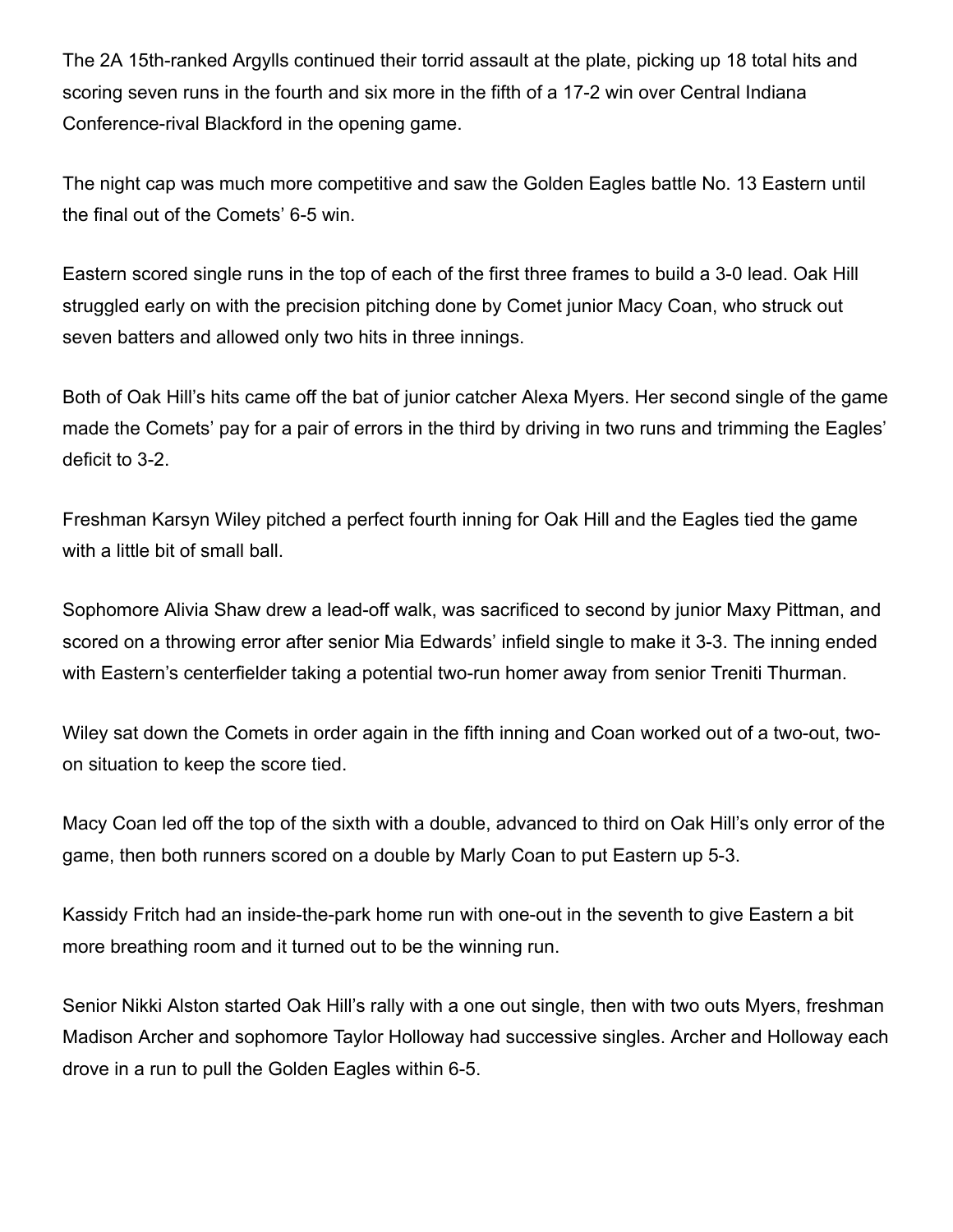Shaw worked a walk to load the bases, but Pittman's pop up between the pitcher's circle and second baseman was snared by Coan, who made an over-the-shoulder catch to preserve the Comets' win.

"One of the big things we talked about is to win these ball games you've got to be locked in and focused on every pitch coming to you and every pitch when you're behind our pitcher and I thought we did," said Oak Hill coach Ben Johnson. "I've got freshmen, I've got seniors and I thought those girls and everyone in between locked in and were ready to ball tonight. It was beautiful."

"Coan is a stud," he added.

Even though she struck out seven batters in the first three innings, Coan finished the game with 10. Oak Hill collected nine hits, all singles, off the Comets' ace.

Myers had three hits and reached base on an error in her fourth at bat. Archer and Edwards added two hits apiece while Holloway and Alston had one apiece. Thurman and Shaw were both walked two times.

Wiley gave up nine hits and four earned runs. She struck out five and walked only one.

Though many tears were shed in the Oak Hill postgame huddle, Johnson beamed with pride by the effort. The most difficult part of the night was saying goodbye to the trio of seniors, Alston, Thurman and Edwards.

"It was 8-0 early in the year when we went to Eastern. We had one hit, we had one walk. To watch the improvement was special," Johnson said. "We are a head up, positive team. We believe in accountability when we're not meeting our standards we are positive team and that was a lot of positivity. Our girls battled, put the bat on the ball, we did so many right things. The defense played really well Karsyn is a bull dog in that circle and she's going to come right at you.

"Those seniors were a part of that (2019) semi-state team," he added. "That group laid the foundation and these seniors have kept it going. I told the seniors thank you for keeping our tradition going and for handing it down to these girls. You've got three great examples of talent, of effort, of leadership, now you girls pick that up. … Young girls keep our tradition going."